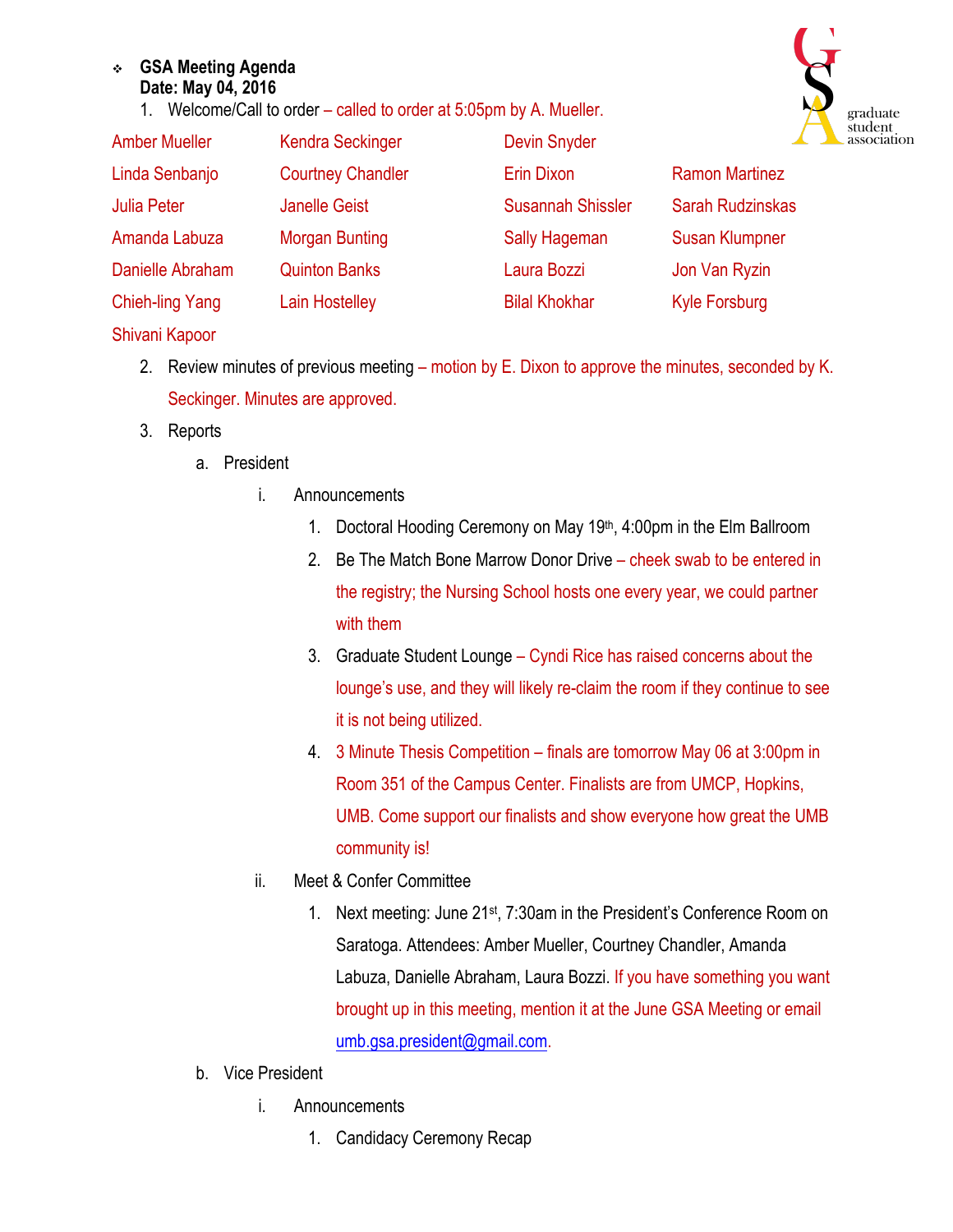- ii. Social Activities Committee
	- 1. Spring/Summer Social
	- 2. Community Service Project some of the money will be spent to donate books to a local school and the rest will be spent to sponsor one of the local lunches at the Community Engagement Center.
- iii. USGA Announcements
	- 1. 2016-2017 USGA Board Amber Mueller (President), Valencia Barnes (VP), Alex San Nicolas (Treasurer), Elizabeth KonKolics (Secretary), Ozelle Sanders (Programming Chair), Alexandra Fitzgerald (Parliamentarian), Ugomma Nwachukwu (Web Master)
	- 2. USGA Block Party Friday May 6th, 3-6pm, Nursing School Lawn
- c. Treasurer
	- i. Account \$10983.60 in the bank. Will increase soon (we are expecting some reimbursements)
	- ii. Finance Committee
		- 1. Travel awards were able to be fully funded for 5 applicants: Sally Hageman, Daniel Philips, Bilal Khokhar, Mario Inacio, Hyeshin Park.
- d. Secretary
	- i. Announcements
	- ii. Professional Development Committee
		- 1. Outstanding Mentor Award winner announced tomorrow

## 4.

- a. Grad Council rep (Brandy absent)
	- i. Announcements none
	- ii. U of M grad council no meeting to report on
- b. PR
- i. Announcements
- ii. Communications Committee the Grad Gazette will be going out on Friday. The Grad Lounge will be featured!
- c. Meyerhoff no reports
- d. NOVA Halal on the Lawn was awesome. 1/3 of the donations are going to House of Ruth, a women's shelter. End of the year meeting 2 weeks from today. Check your emails for NOVA-related summer events.
- 5. Old Business:
	- a. Vote on nominated Executive Board 2016-2017 members
		- i. President C. Chandler is nominated; C. Chandler elected